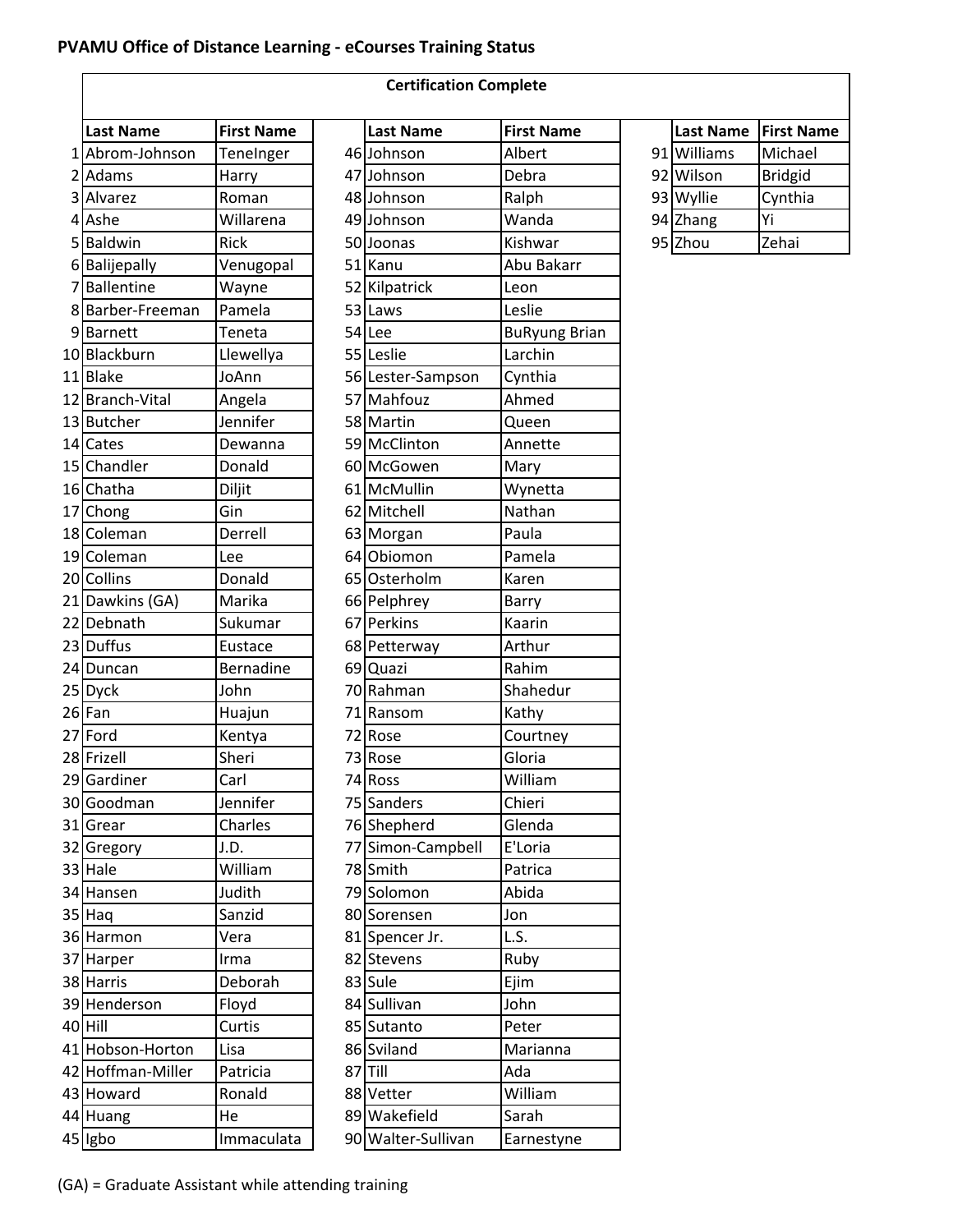## **PVAMU Office of Distance Learning ‐ eCourses Training Status**

|   |                      | <b>Training Complete but Assessment Pending</b> |                  |                   |   | <b>Training in Progress</b> |                   |
|---|----------------------|-------------------------------------------------|------------------|-------------------|---|-----------------------------|-------------------|
|   |                      |                                                 |                  |                   |   | (Intro-Intermediate)        |                   |
|   | <b>Last Name</b>     | <b>First Name</b>                               | <b>Last Name</b> | <b>First Name</b> |   | <b>Last Name</b>            | <b>First Name</b> |
|   | 1 Adams              | Willie                                          | 46 Rochen        | Anita             |   | 1 Adams-Means               | Carol             |
|   | 2 Asby               | Aisha                                           | 47 Rodney        | Laxley            |   | 2 Barnes-Green              | Doris             |
|   | 3 Bailey             | Charles                                         | 48 Rose          | Henry             |   | 3 Biney                     | Paul              |
|   | 4Brumfield           | Elizabeth                                       | 49 Russo-Ellis   | Lu                |   | 4 Bockhorn                  | <b>Bruce</b>      |
|   | 5Butler              | Douglas                                         | 50 Sabouni       | Ikhlas            |   | 5Brown                      | Korie             |
|   | 6 Cole               | Timothy                                         | 51 Sarker        | Nripendra         | 6 | Caggins                     | Ruth              |
| 7 | Cyrus                | Minnie                                          | 52 Scott         | Tonya             | 7 | Cui                         | Suxia             |
|   | 8 Cyrus              | Trevia                                          | 53 Seamster      | <b>Deloris</b>    |   | 8 Davies                    | Arouna            |
|   | 9 Daniels            | Sharon                                          | 54 Shayib        | Mohammed          |   | 9Eustace                    | Linda             |
|   | 10 Daramola          | Ayodeji                                         | 55 Shelton       | Marcia            |   | 10 Evans                    | Andrew            |
|   | 11 Dixon             | <b>Barbara</b>                                  | 56 Shelton       | Nathaniel         |   | 11 Foster                   | Laurette          |
|   | 12 Eguia             | Ruby                                            | 57 Singh         | <b>Balbir</b>     |   | 12 Gardner                  | John              |
|   | 13 Elechi            | Oko                                             | 58 Smith         | Forest            |   | 13 Jemi-Alade               | Tunji             |
|   | 14 Feucht            | Fred                                            | 59 Song          | Yunsik            |   | 14 Johnson                  | Wetiba            |
|   | 15 Fontus            | Max Winshell                                    | 60 Strassner     | Sandra            |   | 15 Lee                      | Veronika          |
|   | 16 Gaines            | Chloe                                           | 61 Tabasuri      | Tabiri            |   | 16 Mathison                 | Ymitri            |
|   | 17 Garrett           | Carla                                           | 62 Thomas        | Flora             |   | 17 Nnaji                    | Susan             |
|   | 18 Haffelfinger (GA) | Dana                                            | 63 Thompson      | Lisa              |   | 18 Okello                   | John              |
|   | 19 Harris            | Dorothy                                         | 64 Tompkins      | Myrtle            |   | 19 Palmer                   | James             |
|   | 20 Hawkins           | Mary                                            | 65 Tress         | Ursula            |   | 20 Peters                   | Odelia            |
|   | 21 Henriquez         | Carolina                                        | 66 Vaden         | Deirdre           |   | 21 Robinson                 | Sammie            |
|   | 22 Hernandez         | Daniel                                          | 67 Walker        | Faye              |   | 22 Roos                     | Leendert          |
|   | 23 Herrington        | David                                           | 68 Walker        | Bonnie            |   | 23 Saganti                  | Premkumar         |
|   | 24 High              | Clennis                                         | 69 Wallace       | Shirley           |   | 24 Spears                   | <b>Beverly</b>    |
|   | 25 Johnson           | Ann                                             | 70 Webster       | Waymon            |   | 25 Williams                 | Sarah             |
|   | 26 Kapuku            | Myango                                          | 71 White         | FA                |   |                             |                   |
|   | 27 Khan              | Mohiuddin                                       | 72 Whitley       | Evelyn            |   |                             |                   |
|   | 28 Kromah            | Tata                                            | 73 Williams      | Angela            |   |                             |                   |
|   | 29 Landson           |                                                 | 74 Williams      | Onita             |   |                             |                   |
|   | $30$ Lin             | Margie<br>Li                                    | 75 Williams      | Verlynn           |   |                             |                   |
|   |                      |                                                 | 76 Wilson        |                   |   |                             |                   |
|   | 31 Mack              | Maria                                           |                  | Jon               |   |                             |                   |
|   | 32 Mason             | Edward                                          | 77 Yokom         | Vince             |   |                             |                   |
|   | 33 McMorris          | Regina                                          | 78 Zachariah     | Annie             |   |                             |                   |
|   | 34 McWhorter         | Richard                                         |                  |                   |   |                             |                   |
|   | 35 Moore             | Christine                                       |                  |                   |   |                             |                   |
|   | 36 Moore             | Tracey                                          |                  |                   |   |                             |                   |
|   | 37 Morgan-Bloom      | Doris                                           |                  |                   |   |                             |                   |
|   | 38 Newton            | Gary                                            |                  |                   |   |                             |                   |
|   | 39 Nguyen            | Chu                                             |                  |                   |   |                             |                   |
|   | 40 Nix               | Effie                                           |                  |                   |   |                             |                   |
|   | 41 Oki               | Aderemi                                         |                  |                   |   |                             |                   |
|   | 42 Phelps            | Kenyatta                                        |                  |                   |   |                             |                   |
|   | 43 Quddus            | Munir                                           |                  |                   |   |                             |                   |
|   | 44 Rambally          | Gerard                                          |                  |                   |   |                             |                   |
|   | 45 Regisford         | Gloria                                          |                  |                   |   |                             |                   |

| ssessment Pending |                  |                   |  |  |  |
|-------------------|------------------|-------------------|--|--|--|
|                   | <b>Last Name</b> | <b>First Name</b> |  |  |  |
|                   | 46 Rochen        | Anita             |  |  |  |
|                   | 47 Rodney        | Laxley            |  |  |  |
|                   | 48 Rose          | Henry             |  |  |  |
|                   | 49 Russo-Ellis   | Lu                |  |  |  |
|                   | 50 Sabouni       | Ikhlas            |  |  |  |
|                   | 51 Sarker        | Nripendra         |  |  |  |
|                   | 52 Scott         | Tonya             |  |  |  |
|                   | 53 Seamster      | Deloris           |  |  |  |
|                   | 54 Shayib        | Mohammed          |  |  |  |
|                   | 55 Shelton       | Marcia            |  |  |  |
|                   | 56 Shelton       | Nathaniel         |  |  |  |
|                   | 57 Singh         | <b>Balbir</b>     |  |  |  |
|                   | 58 Smith         | Forest            |  |  |  |
|                   | 59 Song          | Yunsik            |  |  |  |
|                   | 60 Strassner     | Sandra            |  |  |  |
|                   | 61 Tabasuri      | Tabiri            |  |  |  |
|                   | 62 Thomas        | Flora             |  |  |  |
|                   | 63 Thompson      | Lisa              |  |  |  |
|                   | 64 Tompkins      | Myrtle            |  |  |  |
|                   | 65 Tress         | Ursula            |  |  |  |
|                   | 66 Vaden         | Deirdre           |  |  |  |
|                   | 67 Walker        | Faye              |  |  |  |
|                   | 68 Walker        | Bonnie            |  |  |  |
|                   | 69 Wallace       | Shirley           |  |  |  |
|                   | 70 Webster       | Waymon            |  |  |  |
|                   | 71 White         | FA                |  |  |  |
|                   | 72 Whitley       | Evelyn            |  |  |  |
|                   | 73 Williams      | Angela            |  |  |  |
|                   | 74 Williams      | Onita             |  |  |  |
|                   | 75 Williams      | Verlynn           |  |  |  |
|                   | 76 Wilson        | Jon               |  |  |  |
|                   | 77 Yokom         | Vince             |  |  |  |
|                   | 78 Zachariah     | Annie             |  |  |  |

|                         | <b>Training in Progress</b> |                   |  |  |  |  |  |
|-------------------------|-----------------------------|-------------------|--|--|--|--|--|
|                         | (Intro-Intermediate)        |                   |  |  |  |  |  |
|                         | <b>Last Name</b>            | <b>First Name</b> |  |  |  |  |  |
|                         | 1 Adams-Means               | Carol             |  |  |  |  |  |
| $\overline{2}$          | <b>Barnes-Green</b>         | Doris             |  |  |  |  |  |
| $\overline{\mathbf{3}}$ | <b>Biney</b>                | Paul              |  |  |  |  |  |
| $\overline{4}$          | Bockhorn                    | <b>Bruce</b>      |  |  |  |  |  |
| 5                       | <b>Brown</b>                | Korie             |  |  |  |  |  |
| 6                       | Caggins                     | Ruth              |  |  |  |  |  |
| 7                       | Cui                         | Suxia             |  |  |  |  |  |
|                         | 8 Davies                    | Arouna            |  |  |  |  |  |
|                         | 9 Eustace                   | Linda             |  |  |  |  |  |
|                         | 10 Evans                    | Andrew            |  |  |  |  |  |
|                         | 11 Foster                   | Laurette          |  |  |  |  |  |
|                         | 12 Gardner                  | John              |  |  |  |  |  |
|                         | 13 Jemi-Alade               | Tunji             |  |  |  |  |  |
|                         | 14 Johnson                  | Wetiba            |  |  |  |  |  |
|                         | $15$ Lee                    | Veronika          |  |  |  |  |  |
|                         | 16 Mathison                 | Ymitri            |  |  |  |  |  |
|                         | 17 Nnaji                    | Susan             |  |  |  |  |  |
|                         | 18 Okello                   | John              |  |  |  |  |  |
|                         | 19 Palmer                   | James             |  |  |  |  |  |
|                         | 20 Peters                   | Odelia            |  |  |  |  |  |
|                         | 21 Robinson                 | Sammie            |  |  |  |  |  |
|                         | 22 Roos                     | Leendert          |  |  |  |  |  |
|                         | 23 Saganti                  | Premkumar         |  |  |  |  |  |
|                         | 24 Spears                   | <b>Beverly</b>    |  |  |  |  |  |
|                         | 25 Williams                 | Sarah             |  |  |  |  |  |